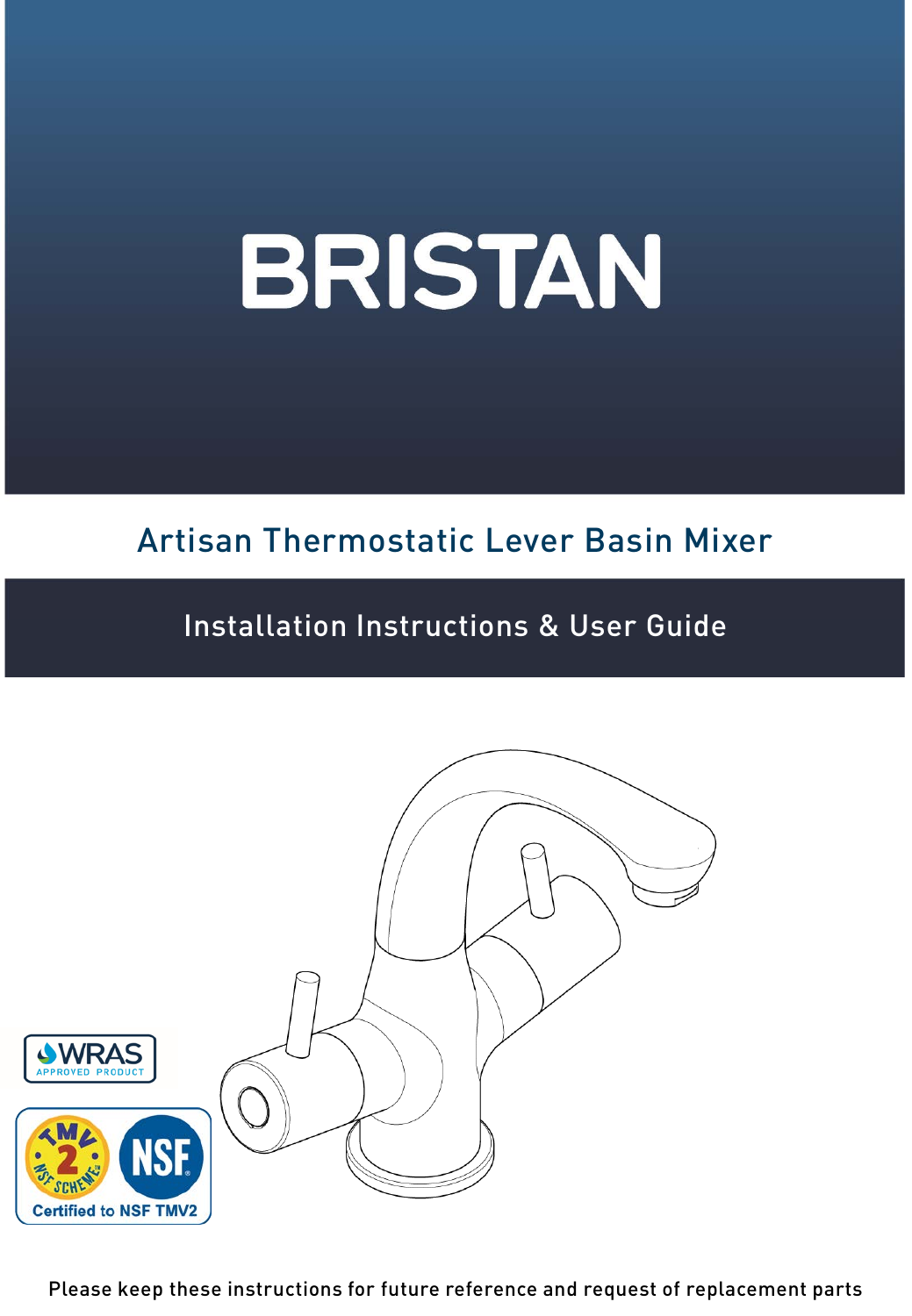Thank you for choosing Bristan, the UK's leading taps and showers expert. We have designed this product with your enjoyment in mind. To ensure that it works to its full potential, it needs to be fitted correctly. These fitting instructions have been created to give you all of the information you need and, if you need any further help, please do not hesitate to give us a call on 0844 701 6273.

### Specifications

Inlet Connections: 15mm copper connecting pipes

Operating Pressure Range: Minimum. 0.2 bar, Maximum 5.0 bar. Maximum Static Pressure: 10.0bar.

Factory set temperature: 38°C (Can be re-set / overridden to suit site conditions).

#### Supply Requirements:

Minimum cold water supply temperature: 5ºC Maximum cold water supply temperature: 25ºC Maximum hot water supply temperature: 80ºC (a maximum hot water supply of 60-65ºC is recommended for ablutionary purposes).

Note: The inlet hot water temperature must be at least 10ºC above the required blend temperature (e.g. outlet temperature 43ºC: Minimum hot supply 53ºC).

Nominally equal (balanced) inlet supply pressures are recommended for optimum performance. If pressures are unequal, then a pressure reducing valve should be used.

This products has been tested to the TMV2 Scheme which complies with BS 1111:1999 (HP) thermostatic mixing valve standards. It also satisfies the requirements of the Water Supply (water fittings) Regulations 1999 and current bylaws.

BS6700 recommends the temperature of stored water should never exceed 65°C. A stored water temperature of 60°C is considered sufficient to meet all normal requirements and will minimise the build up of lime scale in hard water areas.

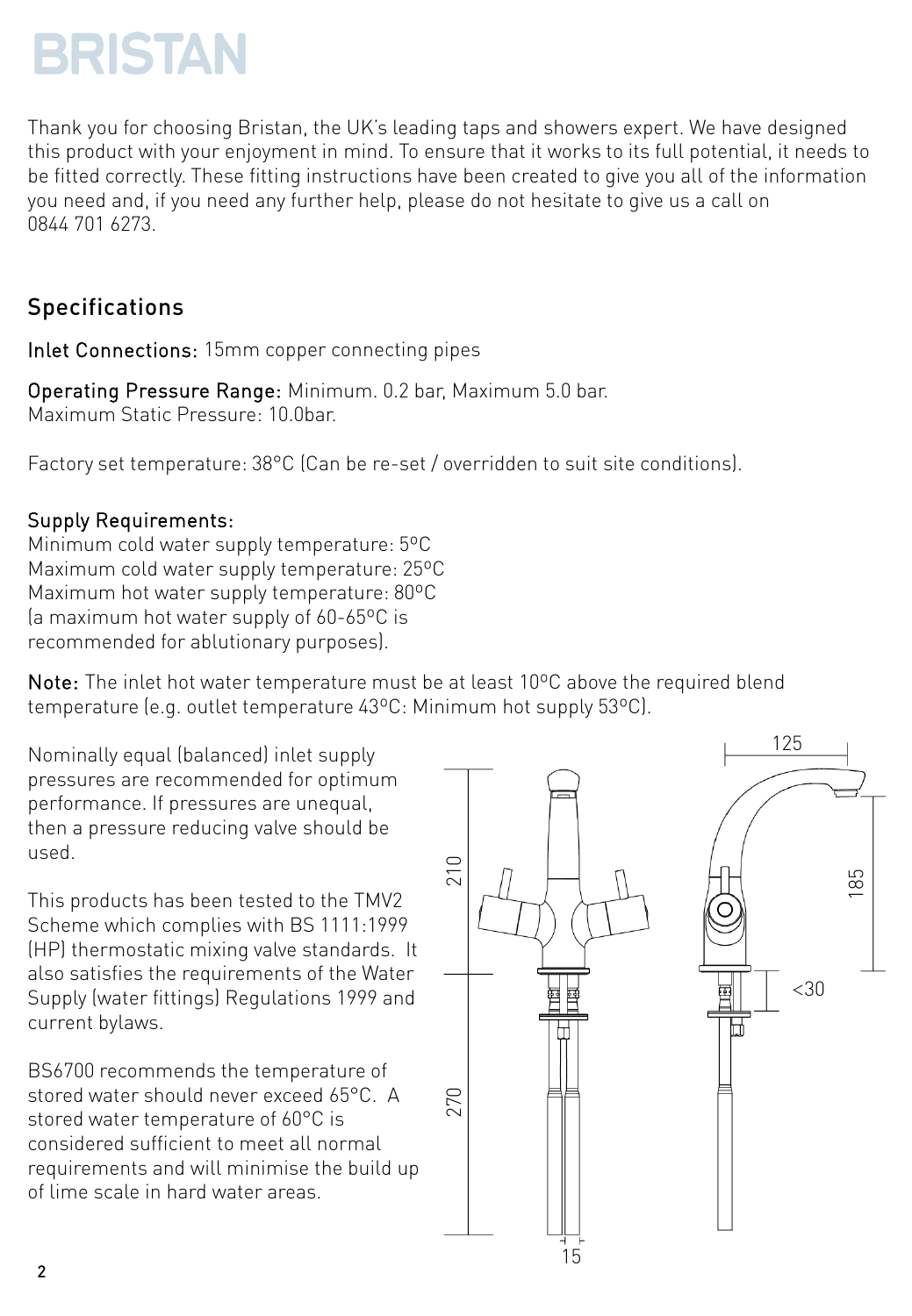### Installation Requirements

|                                 | High Pressure            | Low Pressure             |  |
|---------------------------------|--------------------------|--------------------------|--|
| Maximum Static Pressure (Bar)   |                          |                          |  |
| Flow Pressure, Hot & Cold (Bar) | $0.5$ to $5$             | $0.1$ to $1.0$           |  |
| Hot Supply Temperature [°C]     | 55 to 65                 | 55 to 65                 |  |
| Cold Supply Temperature (°C)    | Equal to or less than 25 | Equal to or less than 25 |  |

#### Conditions of use for Type 2 (Thermostatic mixer) valves

Note: Valves operating outside these conditions cannot be guaranteed by the Scheme to operate as Type 2 valves.

The valves designation of use, LP if tested against BS EN 1287, HP if tested against BS EN 1111 and HP and LP if tested against both standards.

If a water supply is fed by gravity then the supply pressure should be verified to ensure the conditions of use are appropriate for the valve.

#### Recommended Outlet temperatures

The BuildCert TMV scheme recommends the following set maximum mixed water outlet temperatures for use in all premises:

41ºC for Washbasins

#### The mixed water temperatures must never exceed 46ºC.

The maximum mixed water temperature can be 2ºC above the recommended maximum set outlet temperatures.

Note: 46ºC is the maximum mixed water temperature from the bath tap. The maximum temperature takes account of the allowable temperature tolerances inherent in thermostatic mixing valves and temperature losses in metal baths.

#### Warning: It is not a safe bathing temperature for adults or children.

The British Burns Association recommends 37 to 37.5ºC as a comfortable bathing temperature for children. In premises covered by the Care Standards Act 2000, the maximum mixed water outlet temperature is 43ºC.

The thermostatic mixing valve (TMV) will be installed in such a position that maintenance of the TMV and its valves and the commissioning and testing of the TMV can be undertaken.

The fitting of isolation valves is required as close as is practical to the water supply inlets of the thermostatic mixing valve.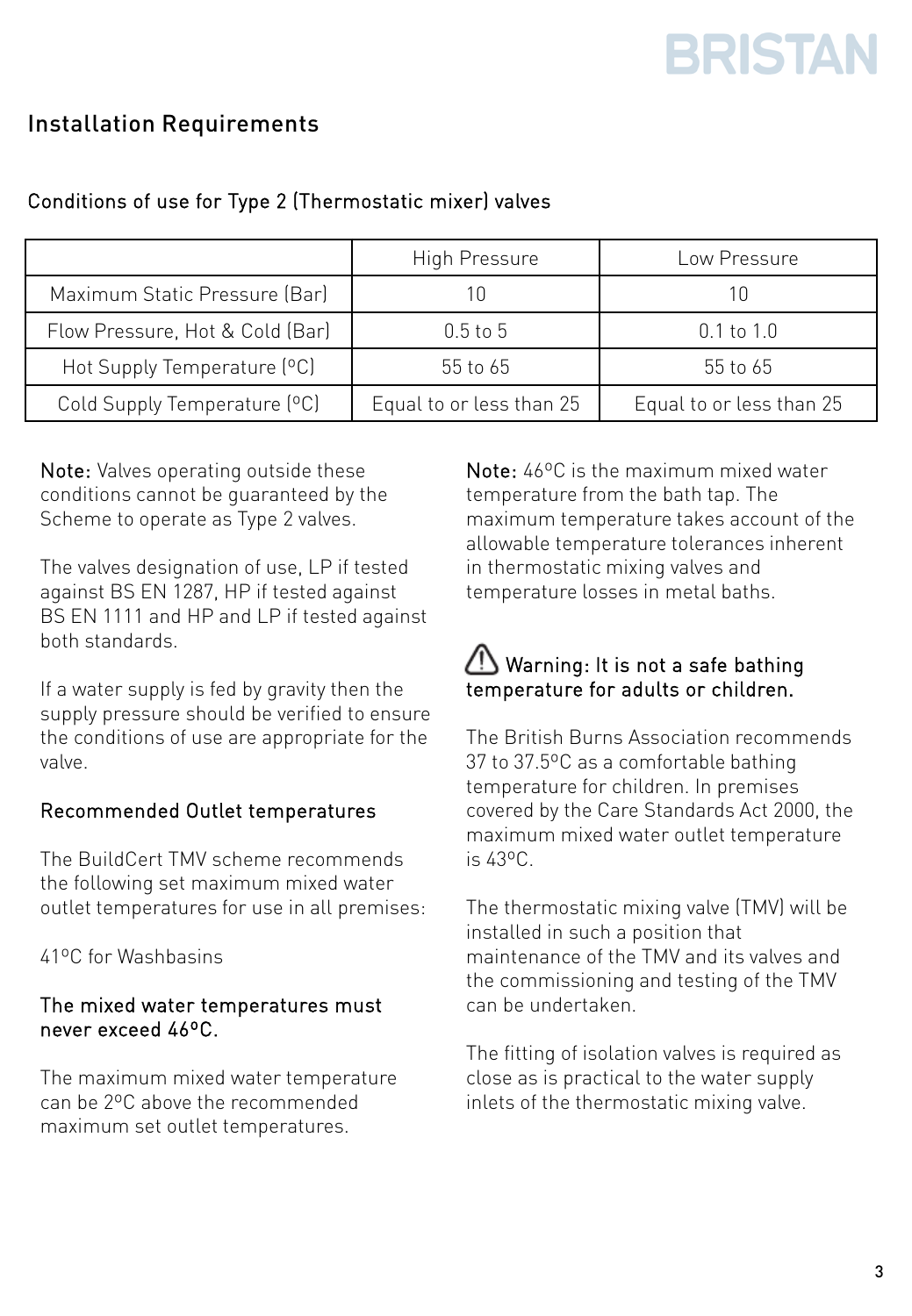### Prior to Installation

Identify all components prior to stating installation.

This mixer tap should be installed in compliance with current water regulations. For further details contact your Local Water Authority.

The fitting of isolation valves is required as close as is practical to the water supply inlets of the thermostatic mixing valve.

The fitting of strainers is recommended as close as is practical to the water supply inlets of the thermostatic mixing valve.

This mixer tap is suitable for the following systems:

Gravity Fed Hot & Cold (Equal Pressures)

Unvented Systems

Gas Combination Boiler

Pumped System (Equal Pressures)

Note: On gravity systems the minimum distance from the underside of the water tank / cylinder to the mixer tap must be at least 2 metres.

Before connecting the mixer tap, thoroughly flush through the water supply pipes to remove any remaining swarf, debris. Failure to do so may result in damaging the product.

**Important:** The spout must be fully tightened prior to installation as it is not designed to move / swivel.

### Installation – See illustration opposite

1. Place the mixer tap (1) onto the work surface / sink ensuring the plinth & washer (2) are fitted.

2. Screw the fixing nut (6) onto the threaded rod (5). Thread the fixing rod through the 'C' shaped rubber and metal washers (3&4) and screw the threaded fixing rod (5) into the bottom of the mixer tap to secure the tap in position.

- 1. Mixer Tap
- 2. Shroud & Base washer
- 3. 'C' shaped rubber washer
- 4. 'C' shaped metal washer
- 5. Metal fixing rod
- 6. Metal fixing nut
- 7. Copper connecting pipes

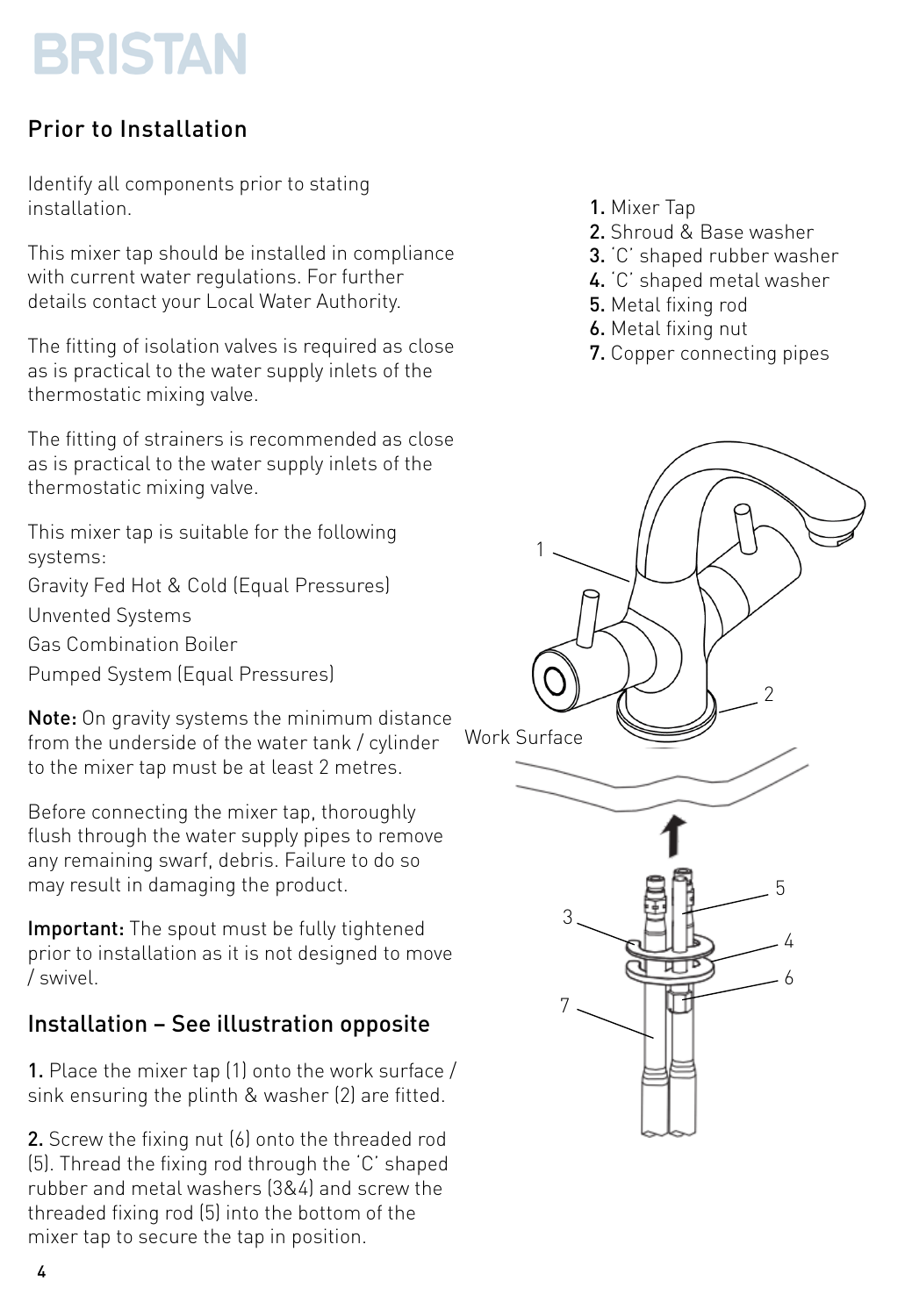**3.** Screw the copper connecting pipes (7) into the mixer tap.

Important: Tighten the copper connection pipes fully by hand only (DO NOT OVERTIGHTEN).

Connect the hot and cold water supplies to the mixer tap ensuring the hot on the left and cold on the right (when viewed from the front).

4. Turn on both water supplies letting the water run at both hot and cold settings for a few minutes to check all joints and connections for any leaks.

Important: Access must be made available to the copper connecting pipes and fixings for future maintenance / servicing.

#### Temperature Setting – See Illustration below

The temperature is factory set at 38°C, however this may be overridden by simply pressing the temperature override button in when the handle reaches the stop and continuing to turn the handle.

To reset the maximum temperature the following should be carried out.

- 1. Remove the end cap (1).
- 2. Unscrew the handle screw (2).
- 3. Remove the handle (3).

5. Turn the valve spindle (4) in the Required direction.

To increase the temperature turn the spindle anti-clockwise

To decrease the temperature turn the spindle clockwise.

5. Replace the handle (3), tighten the screw (2) and push fit the cap (1) back

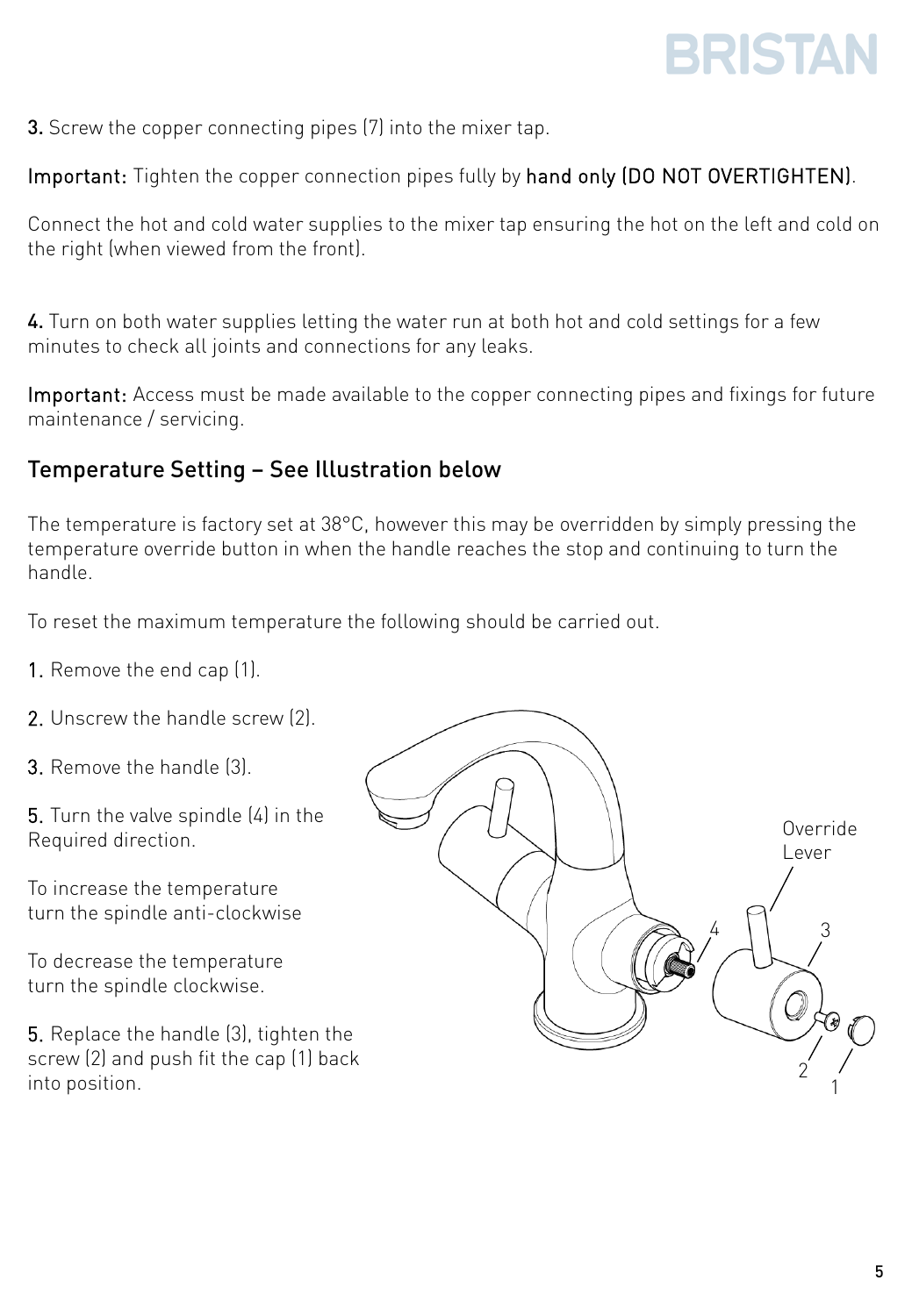#### Commissioning

#### Commissioning notes for Thermostatic Mixing Valves

The first step in commissioning a thermostatic mixing valve is to check the following:

1. The designation of the thermostatic mixing valve matches the application.

2. The supply pressures are within the valves operating range.

**3.** The supply temperatures are within the valves operating range.

4. Isolating valves (and strainers preferred) are fitted.

If all these conditions are met, proceed to set the temperature as stipulated in the setting section.

#### The mixed water temperature at the terminal fitting must never exceed 46ºC.

When commissioning / testing is due the following performance checks shall be carried out:

- Measure the mixed water temperature at the outlet.
- Carry out the cold water supply isolation test by isolating the cold water supply to the TMV, wait for five seconds, if the water is still flowing check that the temperature is below 46ºC.

If there is no significant change to the set outlet temperature (+/-2ºC or less change from the original setting) and the fail –safe shut off is functioning, then the valve is working correctly and no further service work is required.

Notes: If there is a residual flow during the commissioning or the annual verification (cold water supply isolation test), then this is acceptable providing the temperature of the water seeping from the valve is no more than 2ºC above the designated maximum mixed water outlet temperature setting of the valve.

Temperature readings should be taken at the normal flow rate after allowing for the system to stabilise.

The sensing part of the thermometer probe must be fully submerged in the water that is to be tested.

Any TMV that has been adjusted or serviced must be re-commissioned and re-tested in accordance with the instructions in the setting section.

The installation of thermostatic mixing valves must comply with the requirements of the Water Supply (Water Fittings) Regulations 1999.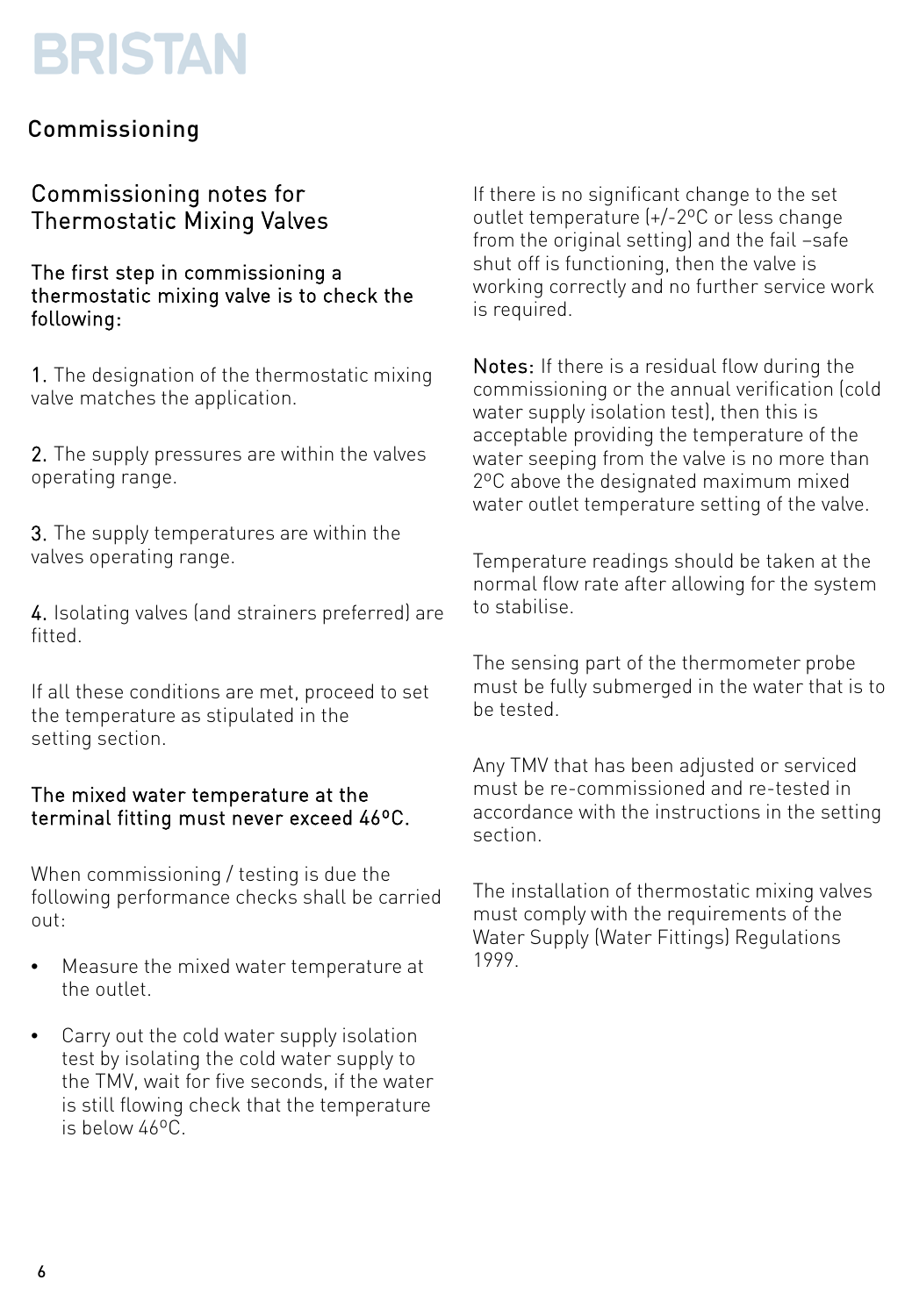

#### Gerenal Cleaning

Your fitting has a high quality finish and should be treated with care to preserve the visible surfaces. All finishes will wear if not cleaned correctly. The only safe way to clean your product is to wipe with a soft damp cloth. Stains can be removed using washing up liquid. All bathroom cleaning products (powders and liquids) will damage the surface of your fitting, even the non-scratch cleaners.

Note: Never use abrasive detergents or disinfectants or those containing alcohol, hydrochloric or phosphoric acid.



Bristan recommend E-cloth for cleaning all of our bathroom & kitchen products. Using just water, E-cloth gives a smear free, deep clean by breaking up and holding dirt, which normal cloths leave behind. Order through your Bristan stockist (order code: ECLOTH).

#### Maintenance

We advise that your product is regularly serviced, particularly in hard water areas to reduce the build up of lime scale and to ensure your product performs to its full potential.

1

2  $\qquad \qquad$  3

4

To service the mixing valve the following should be carried out.

#### Flow Valve servicing / replacement

Turn off both the hot and cold water supplies to the mixing valve and close any stop / service valves.

Remove the cap (1) and loosen the screw (2).

Pull the handle (3) off from the valve spindle.

Unscrew the valve (4) and clean / replace with a new valve supplied by Bristan.

Re-fit valve (4) and push the handle (3) onto the valve spindle.

Tighten the screw (2) and push-fit the cap (1) into position.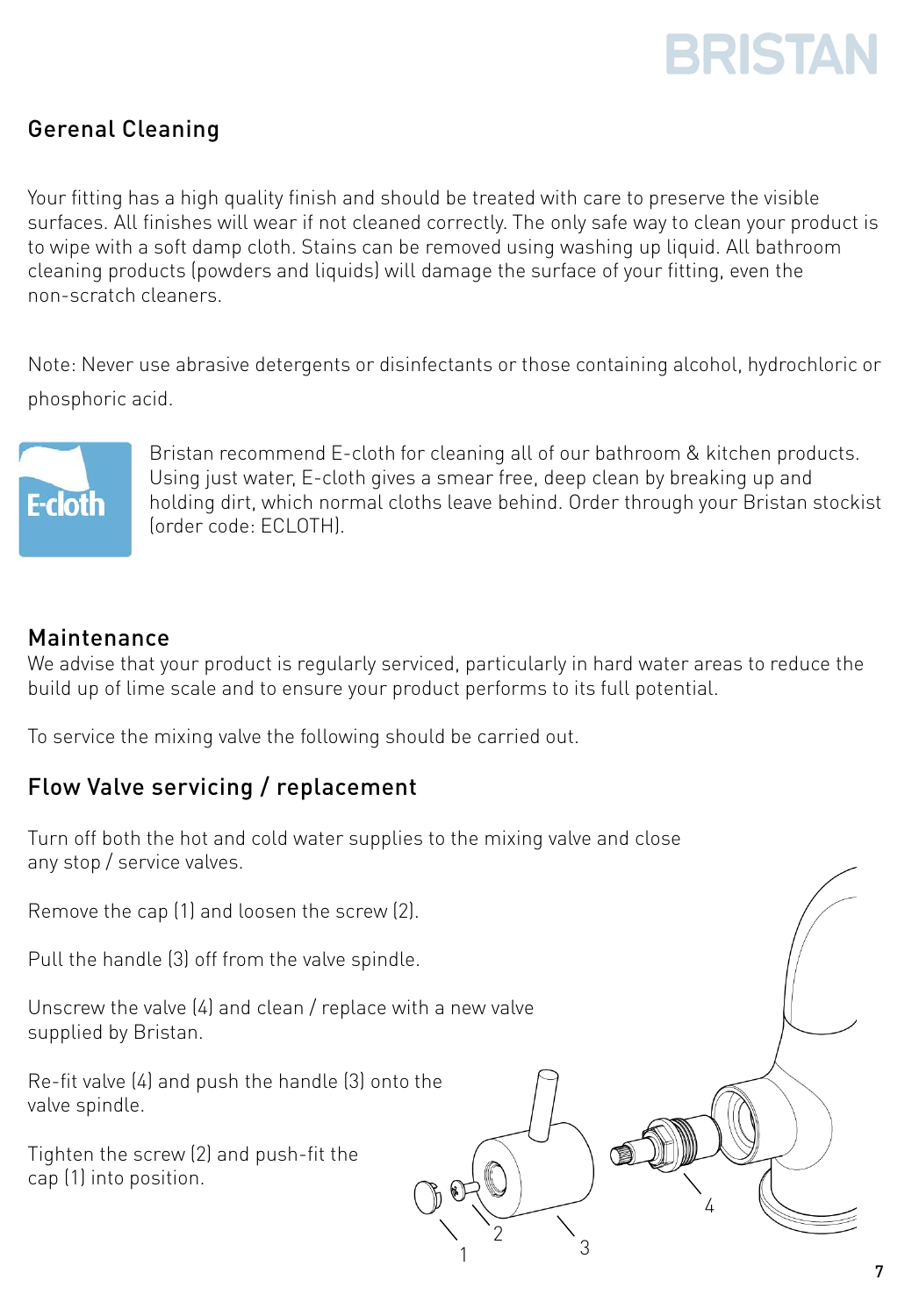### Flow Valve servicing / replacement

Turn off both the hot and cold water supplies to the mixing valve and close any stop / service valves.

Remove the cap (1) and loosen the screw (2).

Pull the handle (3) off from the valve spindle.

Remove the temperature stop (4), remembering the position when removed.

Unscrew the cartridge (5) and clean / replace with a new valve supplied by Bristan.

Re-fit cartridge (5), and temperature stop (4) in the same position when removed.

push the handle (3) onto the valve spindle.

Tighten the screw (2) and push-fit the cap (1) into position.

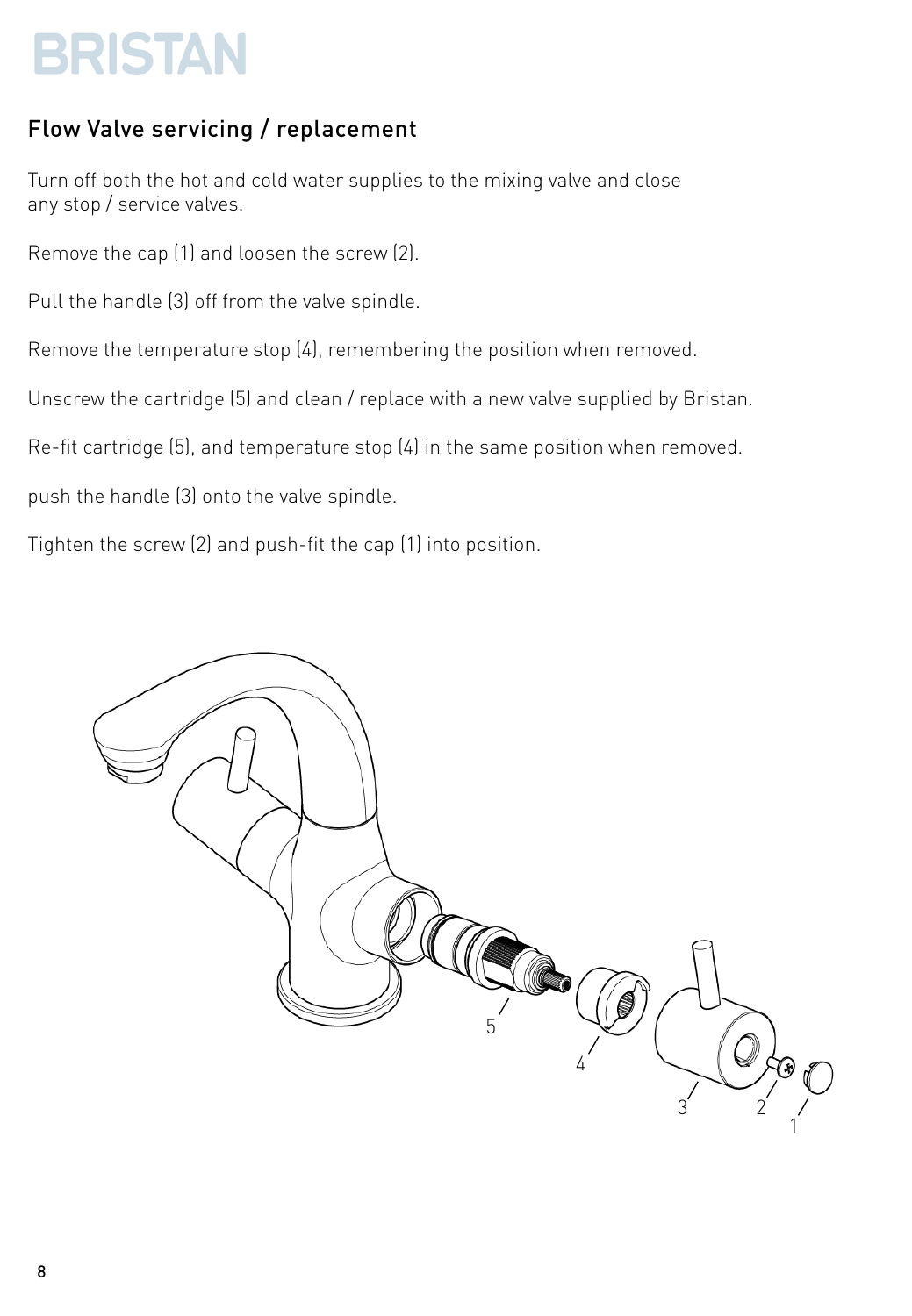### Troubleshooting

| Symptom                                                                          | Cause                                                                               | Remedy                                                                                                                                                                         |
|----------------------------------------------------------------------------------|-------------------------------------------------------------------------------------|--------------------------------------------------------------------------------------------------------------------------------------------------------------------------------|
| Maximum water<br>temperature too hot or<br>cold.                                 | Maximum water temperature set<br>incorrectly.                                       | Reset maximum water<br>temperature. Refer to<br>'Commissioning' section.                                                                                                       |
| Outlet water<br>temperature too hot /<br>cold.                                   | Inlet filter is partially blocked.                                                  | Check inlet filters for any<br>blockages and clean as<br>necessary.                                                                                                            |
|                                                                                  | Installation conditions outside<br>operating parameters.                            | Service shower valve as<br>recommended. Refer to<br>maintenance section.                                                                                                       |
| Water temperature too<br>cold - maximum water<br>temperature incorrectly<br>set. | Hot water temperature is less<br>than 10°C above the required<br>blend temperature. | Adjust hot water temperature or<br>wait for water to reheat if stored<br>system is used.                                                                                       |
|                                                                                  | Instantaneous water heater not<br>igniting because water flow rate<br>is too low.   | Increase water flow rate through<br>the system.<br>Check cartridge inlet filters and<br>clean or replace. Refer to<br>maintenance section.<br>Contact the boiler manufacturer. |
|                                                                                  | Instantaneous water heater not<br>igniting because water pressure<br>is to low.     | Refer to 'Specification' for<br>system requirements.<br>Increase water pressure<br>through system.<br>Contact the boiler manufacturer.                                         |
| Only hot or cold water<br>from TMV outlet.                                       | Inlet water supplies are reversed<br>(hot to cold supply).                          | Check the connections are the<br>correct way round. Hot on the<br>left and cold on the right when<br>viewed from the front. Rework<br>pipework as necessary.                   |
|                                                                                  | Inlet filter is partially blocked.                                                  | Clean or replace, flush through<br>pipework before refitting.                                                                                                                  |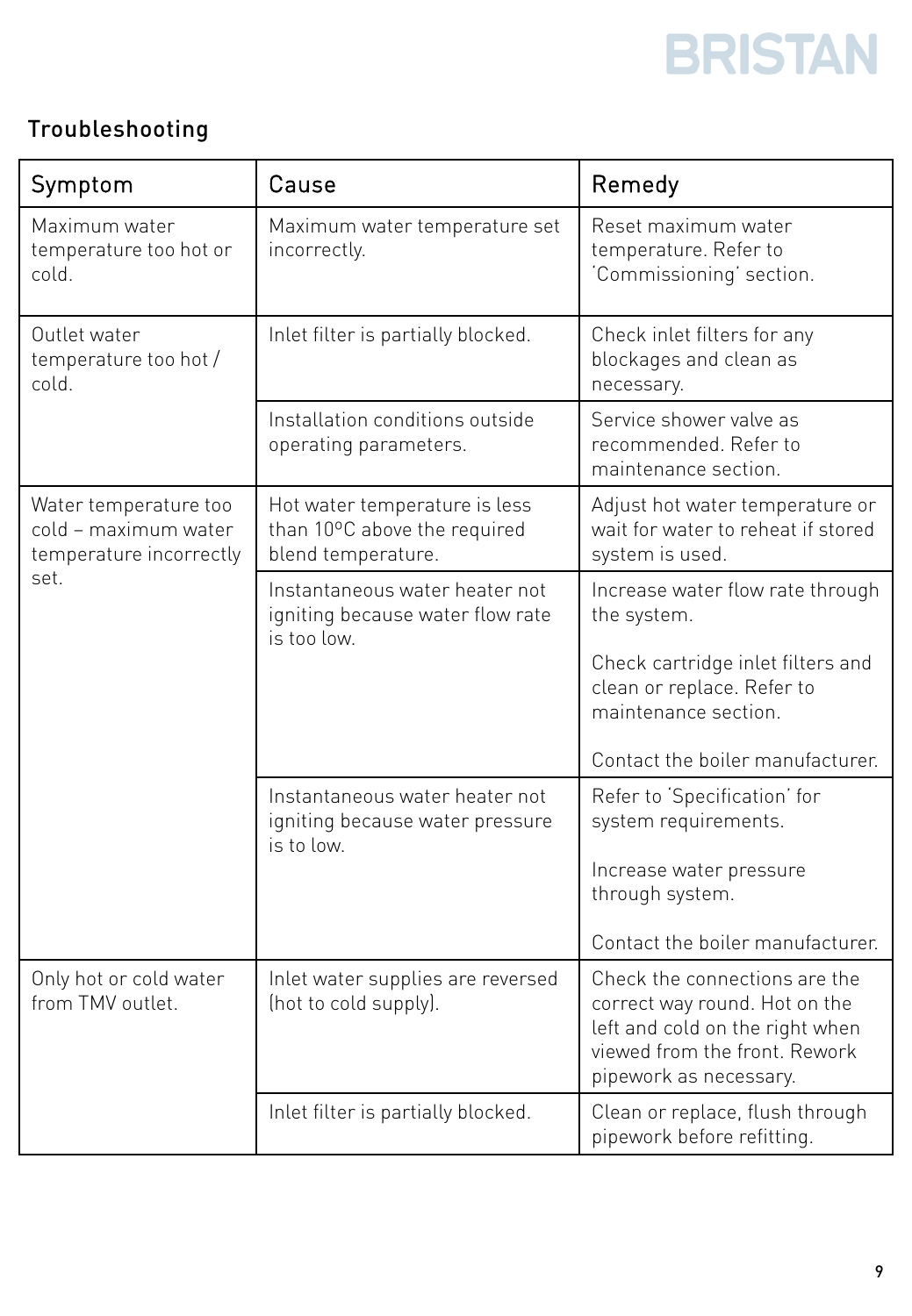### Troubleshooting

| Symptom                                                       | Cause                                                                                                          | Remedy                                                                                            |
|---------------------------------------------------------------|----------------------------------------------------------------------------------------------------------------|---------------------------------------------------------------------------------------------------|
| No flow or low flow rate<br>and / or varying<br>temperatures. | Partially closed stop or service<br>valve in water supply pipework to<br>the mixer valve.                      | Open stop or service valve.                                                                       |
|                                                               | Instantaneous water heater<br>cycles on and off as the flow rate<br>or pressure is too low.                    | Increase water flow rate or<br>pressure through system<br>Contact the boiler manufacturer.        |
|                                                               | Head of water is below the<br>minimum distance required.                                                       | Refer to the specification<br>section.                                                            |
|                                                               | Inlet filter is partially blocked.                                                                             | Clean or replace, flush through<br>pipework before refitting.                                     |
|                                                               | Hot or cold water being drawn off<br>elsewhere causing pressure<br>changes or instantaneous boiler<br>changes. | Do not use other water outlets<br>when using the shower valve.                                    |
|                                                               | Make sure the maintained inlet<br>pressures are nominally<br>balanced and sufficient.                          | If pressures are unbalanced<br>then a pressure reducing valve<br>should be used.                  |
|                                                               | Airlock or partial blockage of the<br>pipework.                                                                | Flush through pipework to<br>ensure removal of debris and<br>any airlocks.                        |
|                                                               | No hot or cold water reaching the<br>shower valve.                                                             | Check hot and cold feeds (the<br>valve will shut down if either the<br>hot or cold supply fails). |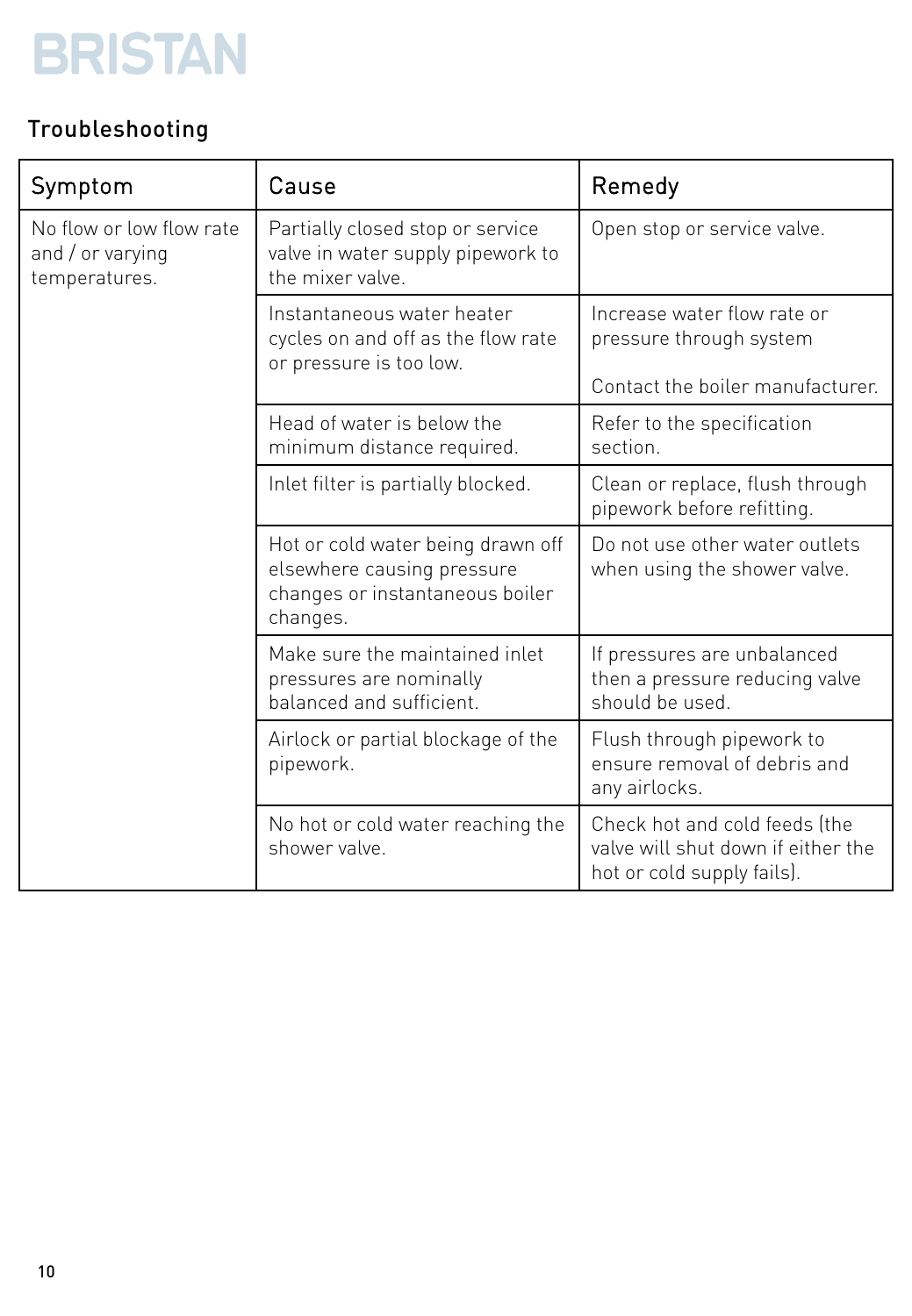### Bristan Guarantee

Bristan offers solid guarantees to provide you with complete peace of mind.

#### Taps and Mixers

5 year parts and 1 year labour\*. Gold, painted and special finishes 3 years parts only.

All subject to proof of purchase.

#### Mixer Shower Valves

5 year parts. 5 year labour\* (subject to registration), or 1 year with proof of purchase.

Gold, painted and special finishes 3 years parts only.

#### Pumps and Power Showers

2 year parts. 1 year labour\* (subject to registration).

#### Electric Showers/Instantaneous Water Heaters

2 year parts. 1 year labour\* (subject to registration).

#### Accessories

5 year parts only. Includes bathrooms accessories, shower accessories (e.g. hoses, handsets and poles), wastes, WC levers and light pulls. Gold, painted and special finishes 3 years parts only.

#### **Sanitaryware**

5 year parts only. Subject to proof of purchase.

#### Shower Enclosures and Shower Trays

10 year parts (subject to registration), or 2 years with proof of purchase. 1 year labour\* (subject to registration), or 1 year with proof of purchase.

#### Heated Towel Rails

5 year parts only. Gold, painted and special finishes 3 years parts only. All subject to proof of purchase.

\*Labour provided by an approved Bristan engineer. Guarantee only applies to products with a manufacturing fault. A deferred payment will be necessary in order to secure any visits by our engineers which will be charged if the problem is found not to be a manufacturing fault. If the fault is found to be down to a manufacturing error, the payment will be released and not charged.

This guarantee applies to products purchased within the United Kingdom or Republic of Ireland, but does not apply to products used commercially.

The guarantee is only available to original purchasers who have proof of purchase.

The installation must allow ready access to all products for the purpose of inspection, maintenance or replacement.

Any part found to be defective during the above guarantee period will be replaced without charge, providing that the product has been installed in accordance with the instructions, used as intended, and regularly serviced.

Servicing should be carried out at regular intervals of no more than 12 months and more frequently in hard water areas (heavy lime scale) areas.

In the unlikely event that any problems are encountered with the product's performance on installation, you must obtain guidance/authorisation from our Customer Service Department, and be able to supply proof and date of purchase, before any remedial action is taken.

The guarantee excludes general wear and tear and damage caused by accident, misuse or neglect, and does not cover the following:

- . Components that are subject to general wear and tear such as filters, seals, 'O' rings and washers etc.
- · Damage caused by faulty installation
- · Damage caused by lime scale or any waterborne debris
- · Damage caused by inappropriate cleaning products (see user instructions)
- · Damage caused by the use of non-Bristan parts

· The product being used for a purpose other than intended by the manufacturer.

In the interests of continuous product improvement Bristan reserves the right to alter specification as necessary.

If your product is out of its guarantee period, or you would like to extend the guarantee, then please see our extended warranty offer.





**RISTA**